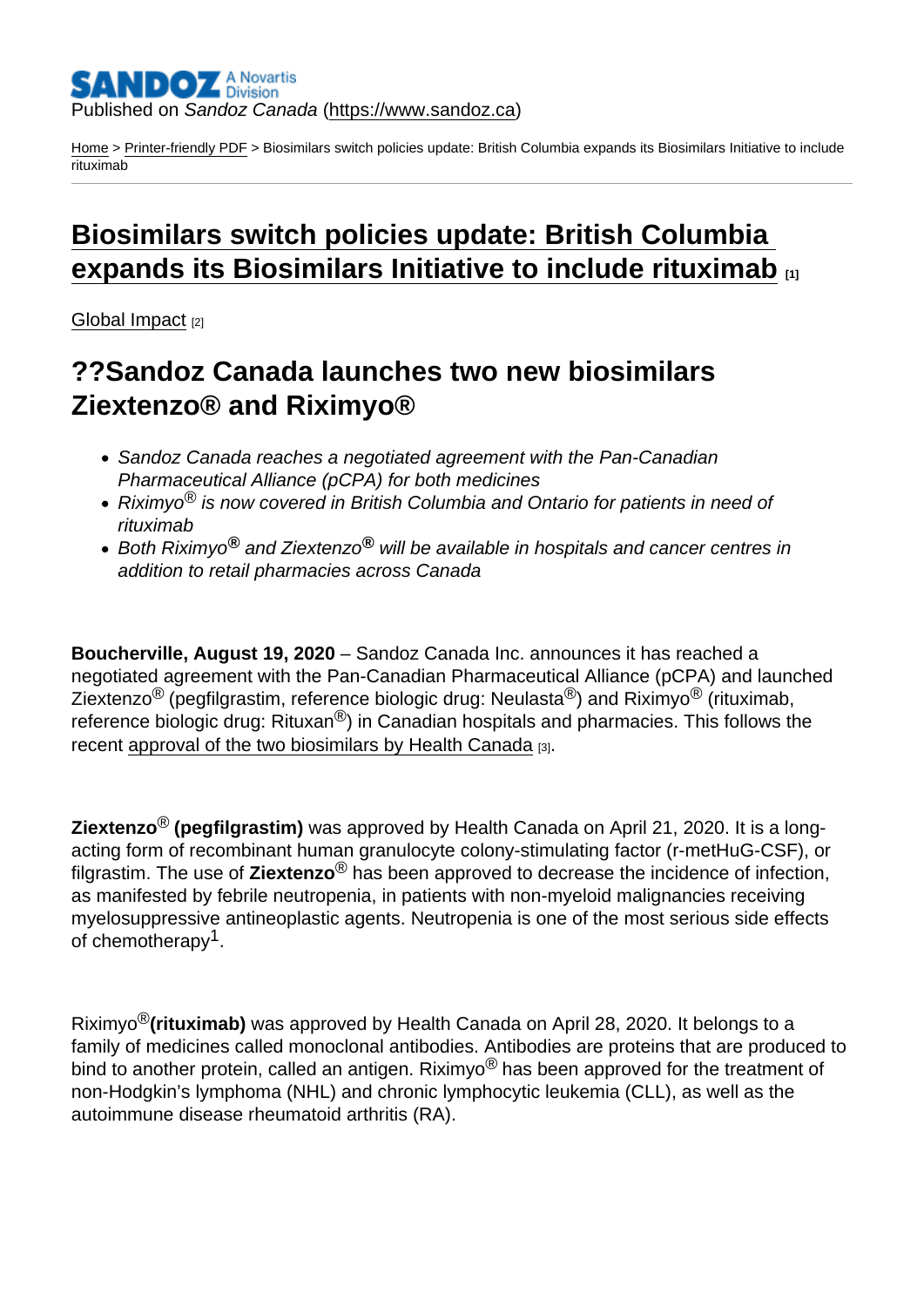Pursuing the pCPA agreement, Riximyo<sup>®</sup> is now reimbursed in Ontario effective July, 2020 through Limited Use as well as Exceptional Access Program [4] for certain indications, and funding in hospitals will be provided by Cancer Care Ontario [5]. In addition, British Columbia has recently announced the reimbursement of Riximyo<sup>®</sup> effective August 1, 2020 through BC Cancer [6].

"We are very pleased with British Columbia's and Ontario's decision for improving access and offering public reimbursement to this treatment for patients in need of rituximab" said Michel Robidoux, President and General Manager of Sandoz Canada. "Sandoz is a global leader and a pioneer in biosimilars research, development, manufacturing and commercialization. As such, we have a vertically integrated model. The addition of Ziextenzo<sup>®</sup> and Riximvo<sup>®</sup> in Canada will provide greater access to Canadian patients in the immunology and oncology areas."

"In addition to our agreement with the Pan-Canadian Pharmaceutical Alliance for both biosimilars, we are currently working with individual provinces to include these medicines on formulary coverage. This is great news for patients and their healthcare professionals as we expand biologic treatment options for patients with life-threatening or serious debilitating conditions. The launches also allow for a broader use of biosimilars that can help reduce growing costs to the healthcare system and generate savings that can be reinvested in healthcare resources," explains Karine Matteau, Vice President, Bio-Generic Hospital/Physician channel and Head Biosimilars at Sandoz Canada.

A patient support program will be available to patients treated by these biosimilars, providing guidance with reimbursement navigation, financial assistance, administrative support, as well as education for patients.

#### About Biosimilars

As patents and data protection expire for original-brand medicines, other manufacturers may produce new versions of the biologic medicines called biosimilars. To receive Health Canada authorization, a biosimilar must demonstrate it is highly similar and has no clinically meaningful differences in efficacy and safety compared to an original-brand ("reference") biologic<sup>2</sup>. Since 2009, Health Canada has approved 24 biosimilars of original-brand biologics present on the Canadian market<sup>3</sup>.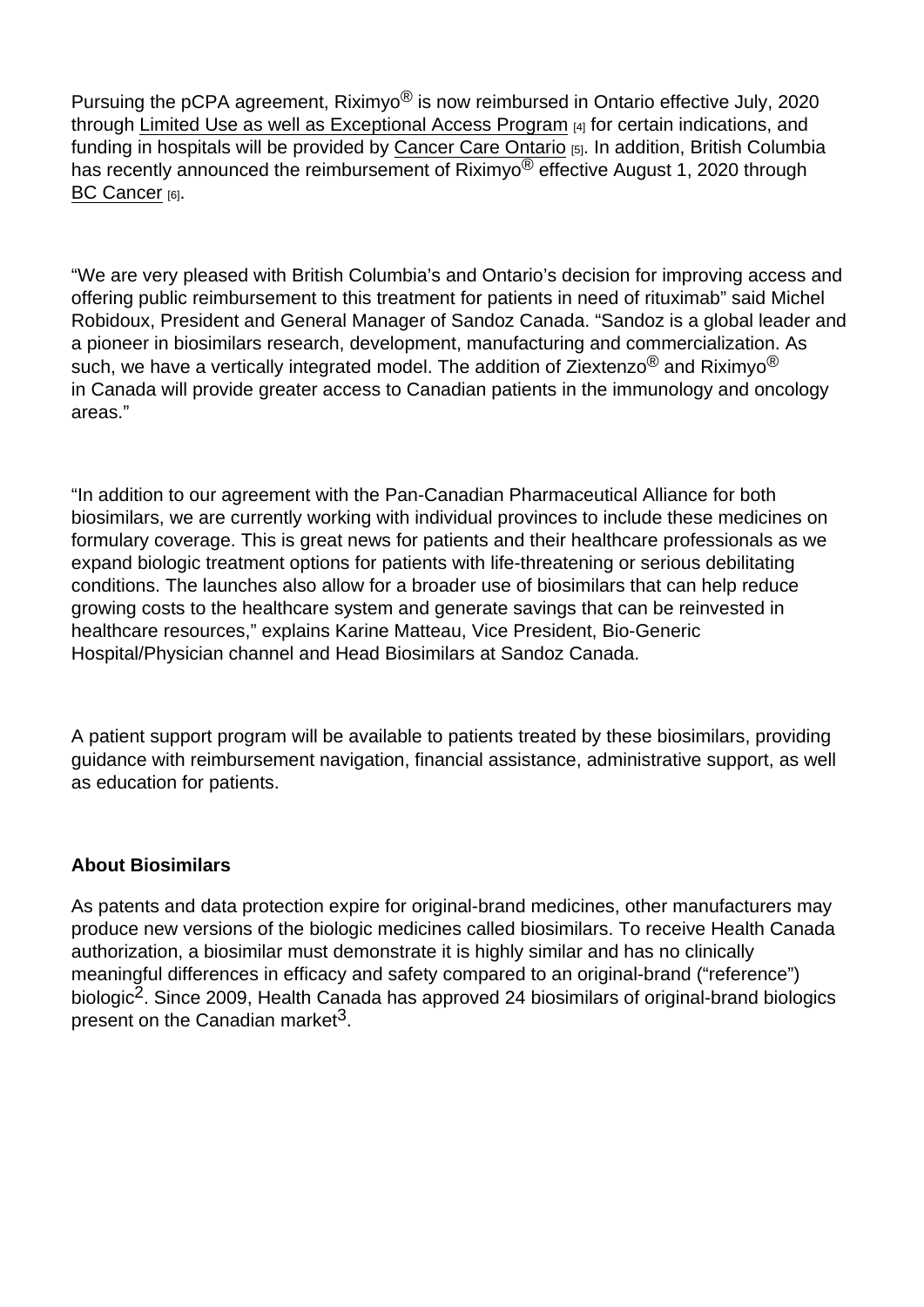The Patented Medicines Pricing Review Board has estimated that private and public drug plans across Canada could save from \$332 million CDN to \$1.81 billion CDN in the third year following biosimilar entry across a portfolio of product<sup>4</sup>. The broader use of biosimilar medicines, including the implementation of biosimilar switching policies, can also help public and private drug plans improve their sustainability by adding new medicine listings and expanding existing medication coverage for patients.

For further information on biosimilars in Canada, visit BiosimilarsGeneration.ca  $_{[7]}$ , which aims to support and educate patients, healthcare professionals and Canadians by providing policy updates from public drug plans, as well as evidence-based information and resources from Canadian, international research and clinical communities, and patient organizations representing Canadians living with chronic diseases who take biologic medicines.

® Trademark owned by the registered owner.

**Disclaimer**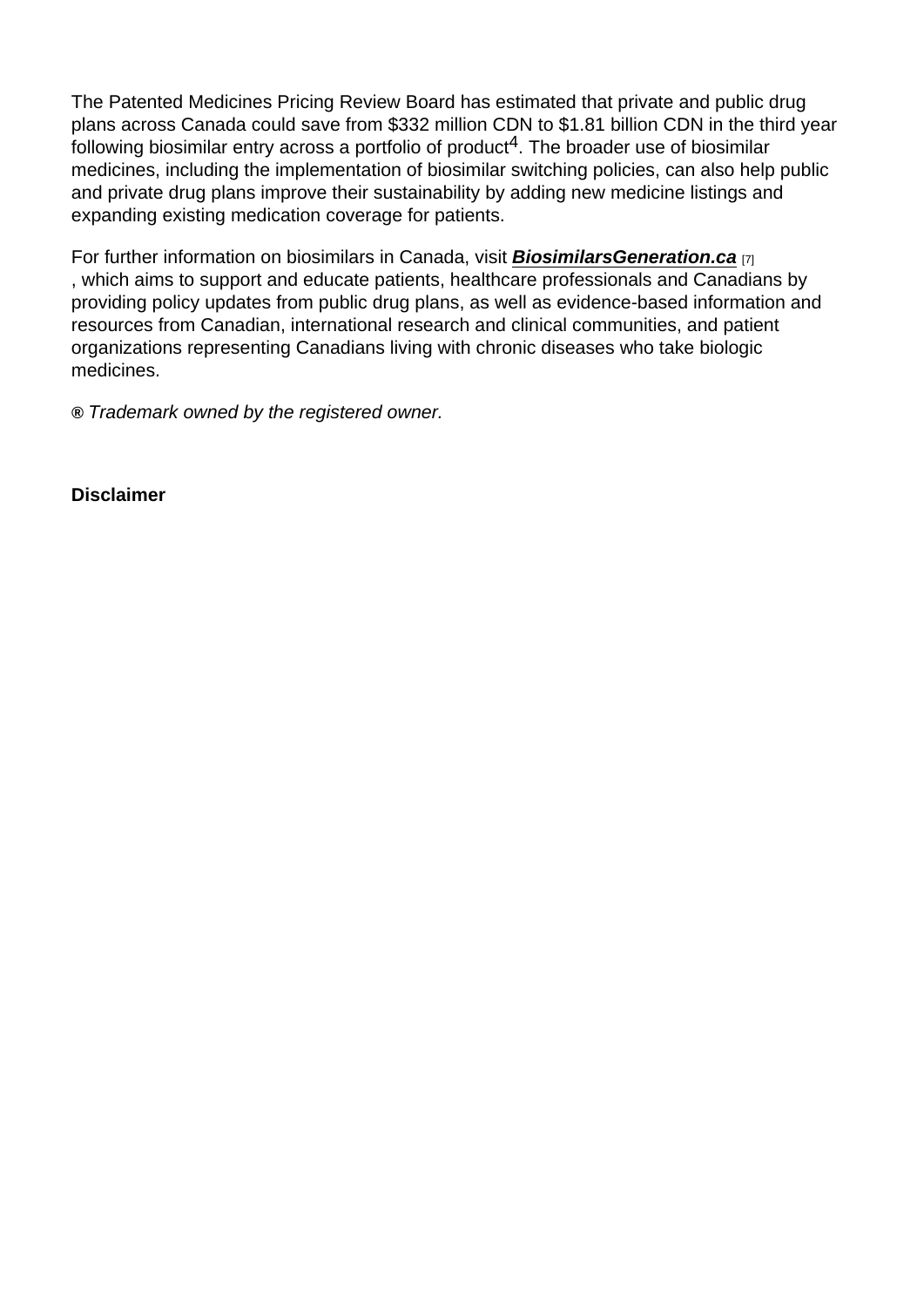The foregoing release contains forward-looking statements that can be identified by terminology such as "potential," "can," "soon," "planned" or similar expressions, or by express or implied statements regarding potential marketing or new labelling approvals for Ziextenzo<sup>®</sup> and Riximyo $<sup>®</sup>$  or other potential products in the Sandoz pipeline of biosimilars, or regarding</sup> potential future revenues from the sale of Ziextenzo® and Riximyo® or other marketed products from the Sandoz biosimilars portfolio or potential future revenues from the Sandoz portfolio of biosimilars in development. You should not place undue reliance on these statements. These forward-looking statements reflect management's current beliefs and expectations regarding future events and involve known and unknown risks and significant uncertainties. Should one or more of these risks or uncertainties materialize, or should any of the underlying assumptions prove incorrect, actual results could differ materially from those set forth in the forward-looking statements. There can be no quarantee that Ziextenzo<sup>®</sup> and Riximyo $^{\circledR}$  or any other marketed product from the Sandoz portfolio of biosimilars will be submitted or approved for sale in other markets, or at any particular time. There can also be no guarantee that potential products from the Sandoz portfolio of biosimilars under development will be submitted or approved for sale in other markets, or at any particular time. There can also be no guarantee that, if approved, potential products in the Sandoz portfolio of biosimilars in development will be approved for all indications listed on the label of the reference product. There can also be no quarantee that Ziextenzo<sup>®</sup> and Riximyo<sup>®</sup>, other marketed products in the Sandoz portfolio of biosimilars or other potential products in the Sandoz portfolio of biosimilars in development will be commercially successful in the future. In particular, management's expectations regarding Ziextenzo<sup>®</sup> and Riximyo<sup>®</sup> and other biosimilar candidates and marketed products could be affected by, among other things, regulatory actions, delays or government regulation generally; uncertainties inherent in research and development, including the results of clinical studies and further analysis of existing clinical data; competition in general, including potential approval of new versions of Ziextenzo® and Riximyo®; the global trend toward rationalizing healthcare costs, including pricing pressures and reimbursement issues from healthcare payers, the general public and governments; the outcome of litigation, including intellectual property litigation and other legal actions to prevent or restrict the sale of Sandoz biosimilar products; physicians' and patients' particular prescription preferences; general economic and industry conditions; manufacturing, safety or quality issues; and other risks and factors referred to in Novartis AG's Form 20-F on file with the US Securities and Exchange Commission. Sandoz is providing the information in this press release as of today and does not undertake any obligation to update any forwardlooking statements described herein as a result of new information, future events or otherwise, except as required by the law.

#### About Sandoz

Sandoz International GmbH is a world leader in generics and biosimilars and a division of the Swiss multinational Novartis AG. A true leader in its field, Sandoz Canada markets and distributes a wide range of generics, biosimilars and specialty products.

www.sandoz.ca [8]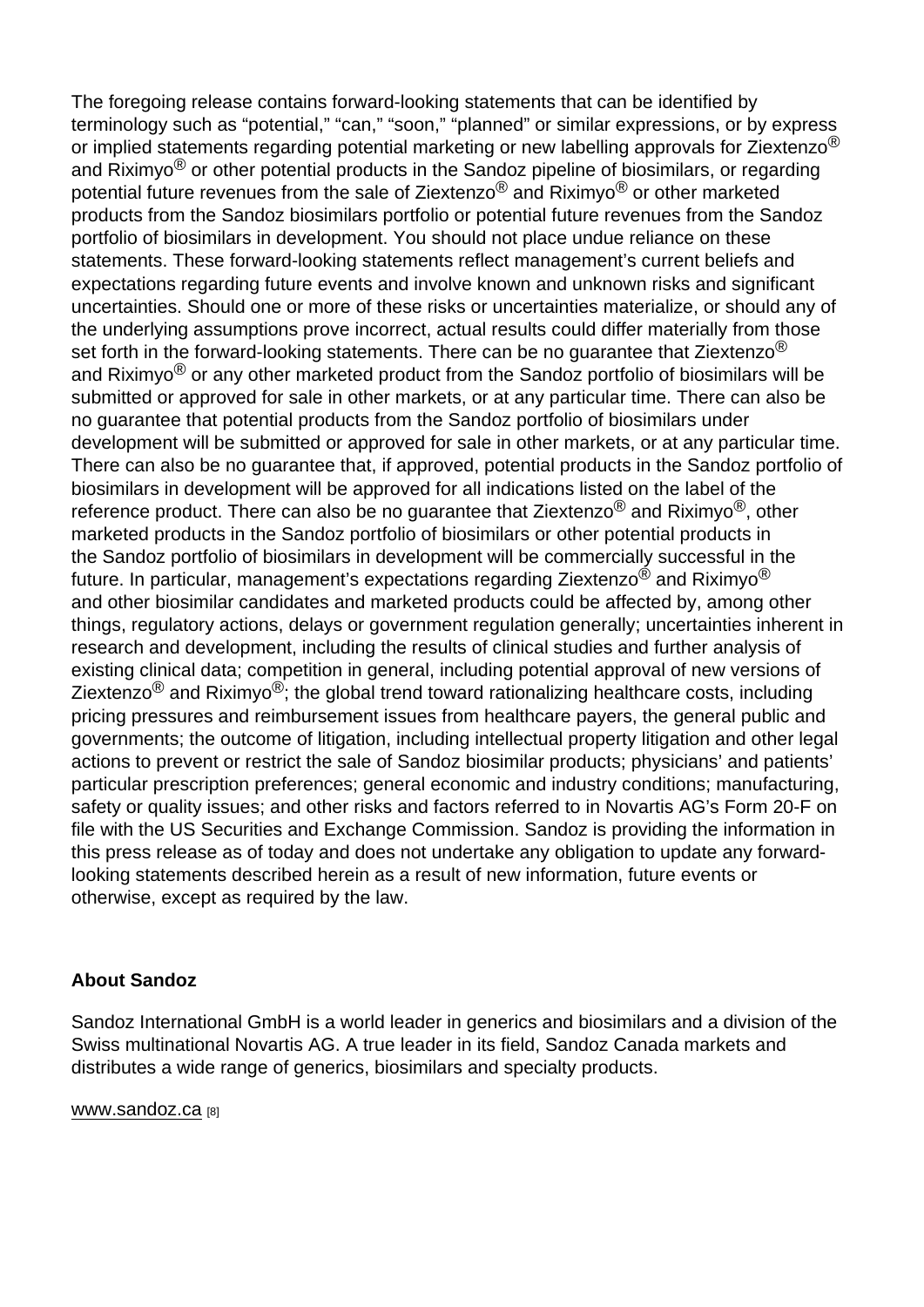Follow us on LinkedIn[:](https://www.linkedin.com/company/sandoz-canada/) https://www.linkedin.com/company/sandoz-canada/ [9]

### References

- 1. Canadian Cancer Society : Managing side effects / Low white blood cell count https://www.cancer.ca/en/cancer-information/diagnosis-and-treatment/managing-sideeffects/low-white-blood-cell-count/?region=on [10]
- 2. Health Canada Biosimilars Fact Sheet: Biosimilars Explained. https://www.canada.ca/en/health-canada/services/drugs-health-products/biologicsradiopharmaceuticals-genetic-therapies/applications-submissions/guidancedocuments/fact-sheet-biosimilars.html [11]
- 3. Canadian Biologic Drug Market, Biosimilars Canada (12 months ending March 2020)
- 4. Potential savings associated with biosimilars in Canada: Government of Canada: http: //www.pmprb-cepmb.gc.ca/view.asp?ccid=1304 [12]

-30-

For interview requests, please contact Isabelle Troïtzky (see contact information below).

Information:

Isabelle Troïtzky

Sandoz Canada Inc.

+1-514 220-0085

[isabelle.troitzky@sandoz.com](mailto:isabelle.troitzky@sandoz.com) [13] / [communications.canada@sandoz.com](mailto:communications.canada@sandoz.com) [14]

Source URL: https://www.sandoz.ca/en/stories/global-impact/launch-twobiosimilars

Links

[1] https://www.sandoz.ca/en/stories/global-impact/launch-twobiosimilars

[2] https://www.sandoz.ca/en/stories/global-impact

[3] https://www.sandoz.ca/en/news/media-releases/sandoz-canada-receives-health-canada-approvallaunch-two-oncology-biosimilars

[4] http://www.health.gov.on.ca/en/pro/programs/drugs/formulary43/summary\_edition43\_20200724.pdf

[5] https://www.cancercareontario.ca/en/drugformulary/drugs/monograph/44031

[6] http://www.bccancer.bc.ca/systemic-therapy-

site/Documents/2020%20ST%20Updates/ST%20Update\_August%202020.pdf

[7] http://www.BiosimilarsGeneration.ca

[8]

https:///C:/Users/patton/AppData/Local/Microsoft/Windows/INetCache/Content.Outlook/IJE30NLJ/www.sandoz.ca [9] https://www.linkedin.com/company/sandoz-canada/

[10] https://www.cancer.ca/en/cancer-information/diagnosis-and-treatment/managing-side-effects/lowwhite-blood-cell-count/?region=on

[11] https://www.canada.ca/en/health-canada/services/drugs-health-products/biologicsradiopharmaceuticals-genetic-therapies/applications-submissions/guidance-documents/fact-sheetbiosimilars.html